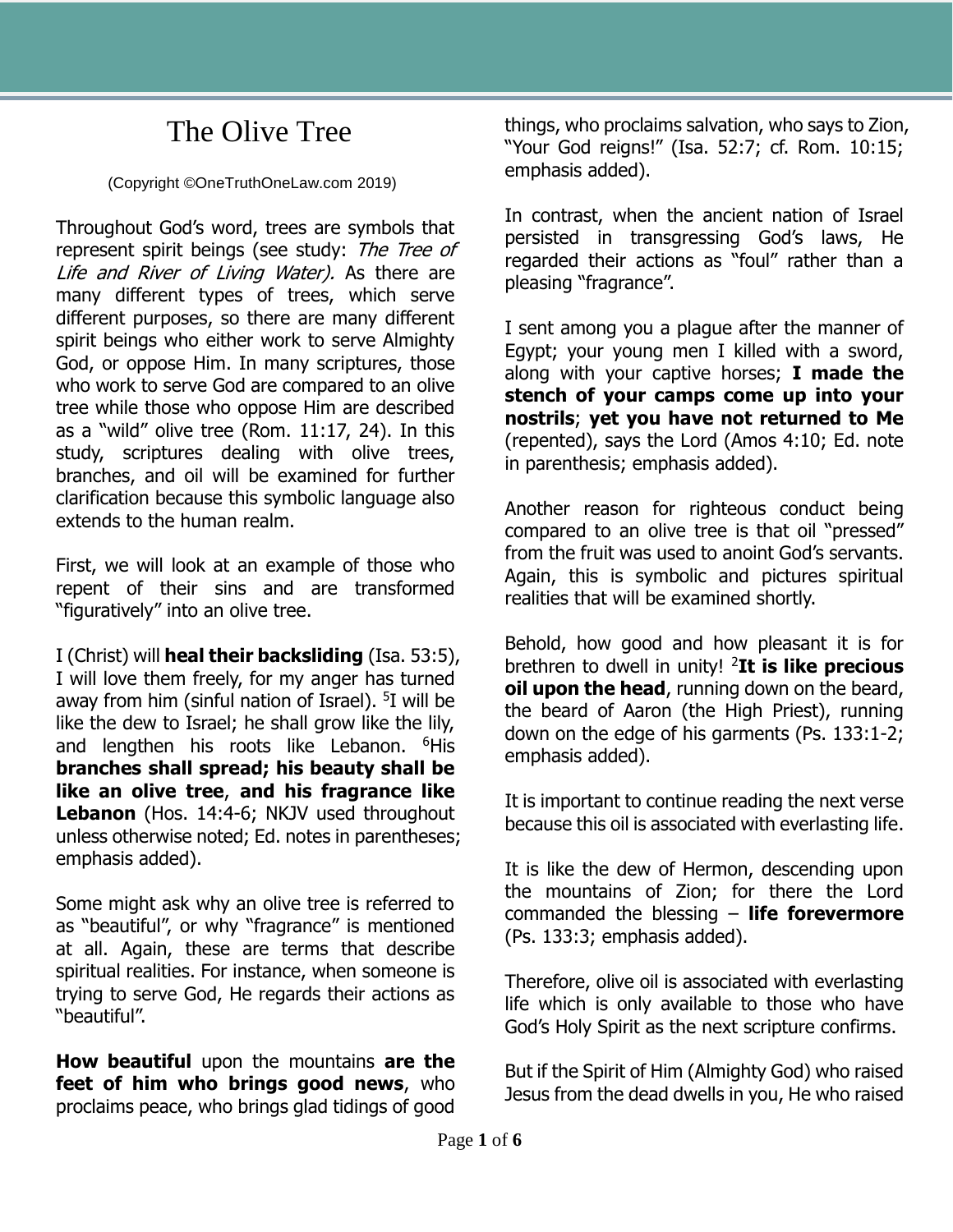Christ from the dead will also give life to your mortal bodies **because of His Spirit which dwells in you** (Rom. 8:11; Ed. note in parenthesis; emphasis added).

Therefore, olive oil that was placed upon the High Priest at his inauguration symbolized God's Holy Spirit being poured out on that individual to assist him with his important responsibilities. This same process occurs when someone repents of their sins and is baptized. Following baptism, every repentant individual receives the help of God's Holy Spirit to resist Satan's values, which explains why the term "Helper" is used many times in scripture.

And I (Christ) will pray (to) the Father, and **He will give you another Helper**, that He (the Father) may abide with you forever, <sup>17</sup>(this Helper is) **the Spirit of truth**, which the world cannot receive… (Jn. 14:16-17a; cf. 14:26; 15:26; 16:7; Heb. 13:6; Ed. notes in parentheses).

Hear, O Lord, and have mercy on me: **Lord, be my helper**! (Ps. 30:10; emphasis added).

Behold, **God is my helper**; the Lord is with those who uphold my life (Ps. 54:4; emphasis added).

Not only does Almighty God use the oil produced by olives to represent the action of His Holy Spirit, He associates this oil with His law and commandments, which are always compared to "light".

And you shall command the children of Israel that they bring you pure **oil of pressed olives for the light, to cause the lamp to burn continually** (Ex. 27:20; emphasis added).

**For the commandment is a lamp, and the law is light**… (Ps. Prov. 6:23a; emphasis added). As this "light" in the tabernacle of meeting was not to be extinguished; so God's commandments are never to be extinguished as Christ confirmed.

## HEAR, O LORD, AND HAVE MERCY ON ME: **LORD, BE MY HELPER**! Psalms 30:10; emphasis added

Do not think that I came to destroy the Law or the Prophets. I did not come to destroy but to fulfill.  $18$ For assuredly, I say to you, till heaven and earth pass away, one jot or one tittle will by no means pass from the law till all is fulfilled (Mt. 5:17-18).

Following his resurrection, Jesus Christ returned to heaven and began using the power of his Father's Holy Spirit to strengthen and assist those called out of this present evil age (Gal. 1:4). But when the Helper comes, which I (Christ) shall send to you from the Father, **the Spirit of truth which proceeds from the Father**, it will testify of me (Jn. 15:26; Ed. note in parenthesis; emphasis added).

As the Holy Spirit is compared to olive oil, and as the "light" produced by olive oil is compared to God's law and commandments, it should be no surprise that Christ himself is compared to an olive tree.

And if some of the branches (representing rebellious Israelites) were broken off, and you (Gentiles), being a wild olive tree, were grafted in among them, and with them become a partaker of **the root and richness of the olive tree** (representing Christ) (Rom. 11:17; Ed. notes in parentheses; emphasis added).

Because Christ is compared to an olive tree, those who recognize him as Almighty God's representative will associate themselves with an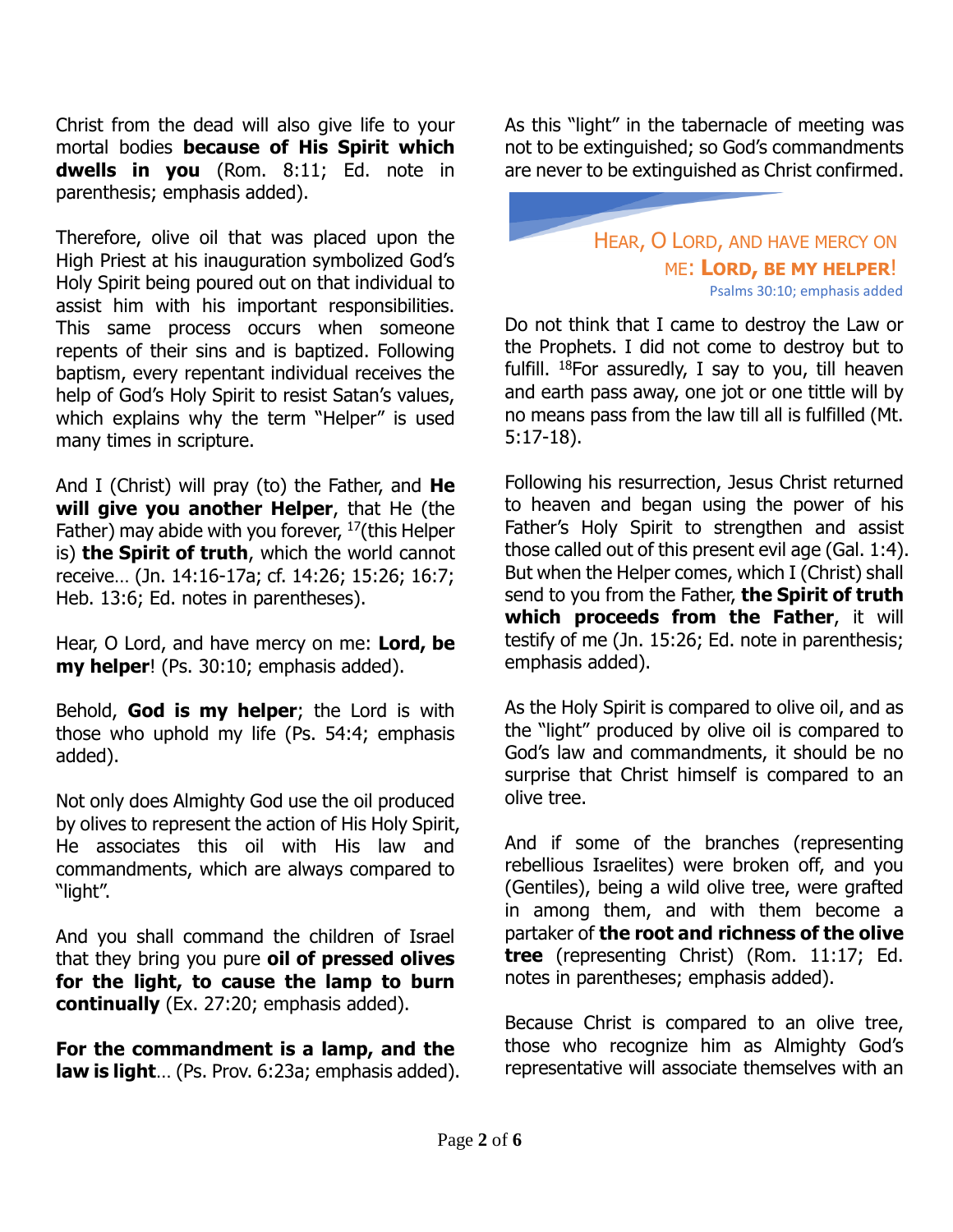olive tree, as confirmed by King David who was "a man after God's heart" (Ac. 13:22),

But **I am like a green olive tree** in the house of God; I trust in the mercy of God forever and ever (Ps. 52:8; emphasis added).

Angels who are faithful and obedient to Almighty God are also associated with the olive tree.

Inside the inner sanctuary he (Solomon) made **two cherubim of olive wood**, each ten cubits high (1Kgs. 6:23; Ed. note in parenthesis; emphasis added).

Also, there are two angels described as olive trees, which stand either side of the "Lord of the whole earth" (Isa. 54:5; Ps. 97:5; cf. Col. 1:12- 23).

## THE LORD CALLED YOUR NAME, **GREEN OLIVE TREE**, LOVELY AND OF GOOD FRUIT… Jeremiah 11:16a

Then I (Zechariah) answered and said to him, "**What are these two olives trees**, one at the right of the lampstand and the other at its left?  $12$ And I further answered and said to him, "What are these two olive branches that drip into the hands of the two gold pipes from which the golden oil drains?" (Zech. 4:11-12; Ed. note in parenthesis; emphasis added).

So he said, "**These are the two anointed ones** (sons of fresh oil), **who stand beside the Lord of the whole earth**." (Zech. 14:14; Ed. note in parenthesis; emphasis added).

There are also two olives trees described in the book of Revelation that appear to be linked to those mentioned by Zechariah.

And I will give power to my two witnesses, and they will prophesy one thousand two hundred and sixty days, clothed in sackcloth (symbol of mourning). <sup>4</sup>**These are the two olive trees** and the two lampstands **standing before the**  Lord of the earth (Rev. 11:3-4; Ed. note in parenthesis; emphasis added).

In the temple that Solomon built, the doors leading into the Most Holy Place were constructed from olive wood.

For the entrance of the inner sanctuary he (Solomon) made **doors of olive wood**… (1Kgs. 6:31a; Ed. note in parenthesis; emphasis added).

These doors are connected to Jesus Christ because no one can enter the Most Holy Place except through the shed blood of Jesus Christ (Heb. 4:15-16).

Then Jesus said to them again, "Most assuredly, I say to you, **I am the door** of the sheep." (Jn. 10:7; emphasis added).

**I am the door**. If anyone enters by me (through Christ's shed blood), he will be saved… (Jn. 10:9a; cf. Heb. 9:22; Ed. note in parenthesis; emphasis added).

Jesus said to Thomas, "I am the way, the truth, and the life (everlasting). No one comes to the Father **except through me** (Jn. 14:6; Ed. note in parenthesis; emphasis added).

The ancient nation of Israel was also compared to a green olive tree because it had "the Lord", now known as Jesus Christ, leading them (1Cor. 10:1-4; cf. Heb. 13:8).

The Lord called your name, **Green Olive tree**, lovely and of good fruit… (Jer. 11:16a)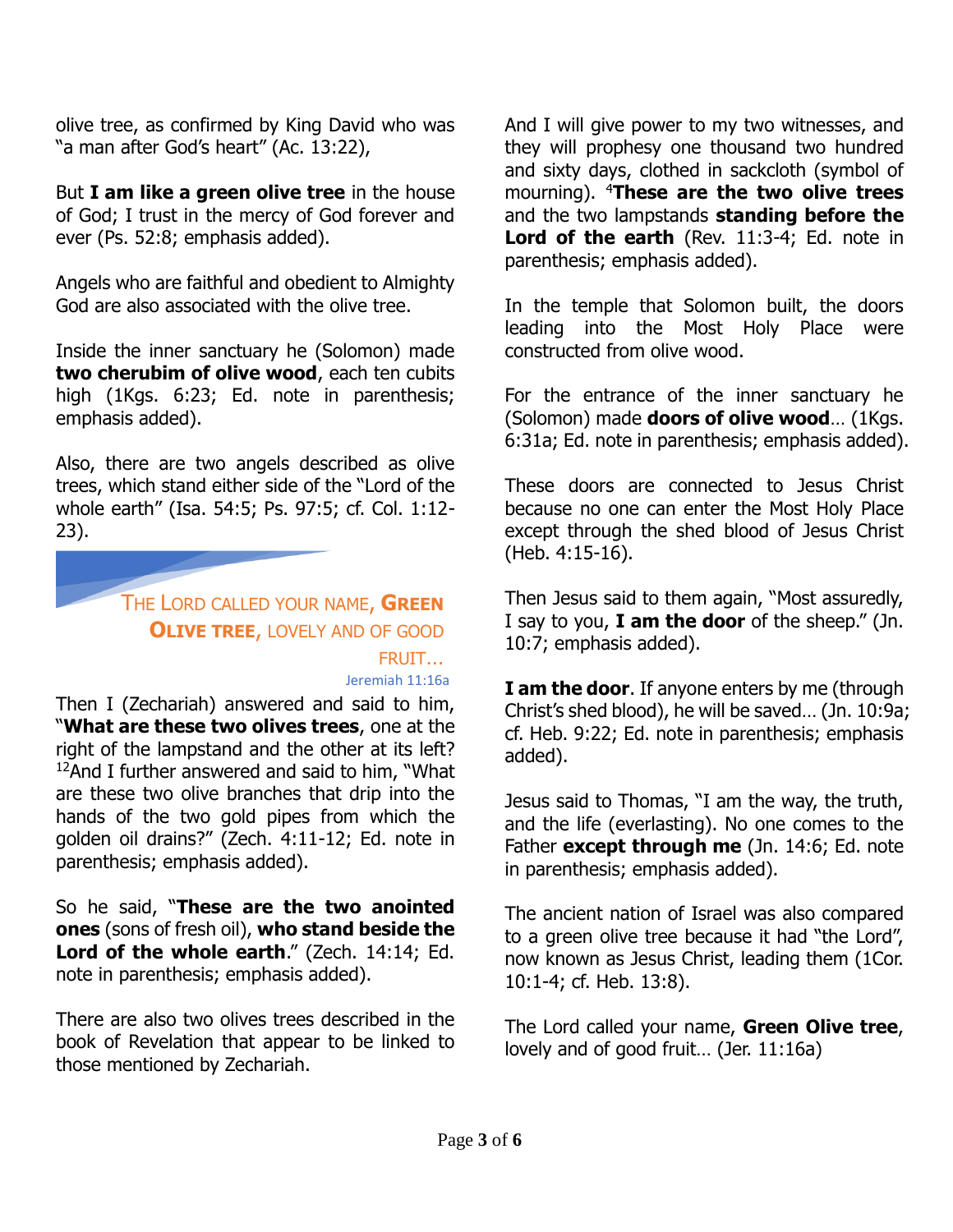For **the Lord** of hosts, **who planted you**, has pronounced doom against you for the evil of the **house of Israel and of the house of Judah**, which they have done against themselves to provoke me to anger in offering incense to Baal (Jer. 11:17).

It is due to rebellion that this "green olive tree" will be shaken, or disciplined for its persistent rebellion against Almighty God and His representative, Jesus Christ. As a result of "the Lord's" corrective action, only a few will remain faithful to Almighty God's law and commandments. These are described figuratively as olives that cling to the tree.

In that day (of judgment) it shall come to pass that the glory of Jacob will wane (as the moon wanes each month until it becomes completely dark), and the fatness of his flesh grow lean (starved of God's truth). <sup>5</sup>It shall be as when the harvester gathers the grain, and reaps the heads with his arm; it shall be as he who gathers heads of grain in the Valley of Rephaim (area of rebellious "giants" in Canaan). <sup>6</sup>Yet gleaning grapes will be left in it, **like the shaking of an olive tree, two or three olives at the top of the uppermost bough, four or five in its most fruitful branches**…. (Isa. 17:4-6a; cf. **Isa. 24:5-13**; Ed. notes in parentheses; emphasis added).

This confirms that some of God's servants will remain faithful, while many of His children will not. Those who remain faithful will be a blessing to those who have lost their trust, or never trusted, in God. Those who experience the corrective actions of God will be brought to a point of humility that makes them more receptive and teachable.

Now therefore, says the Lord, turn to Me with all your heart, with fasting, with weeping, and with mourning. <sup>13</sup>So rend your heart, and not your garments (outward show of remorse); return to the Lord your God, for He is gracious and merciful, slow to anger, and of great kindness; and he relents from doing harm. <sup>14</sup>**Who knows if he will turn and relent, and leave a blessing behind Him**.. (Joel 2:12-14a; Ed. note in parenthesis; emphasis added).

This "blessing" will include encouragement combined with truthful instruction from God's loyal servants. Again, these loyal servants can be compared to "olives" that cling to the olive tree which represents Jesus Christ.

And though the Lord gives you the bread of adversity and the water of affliction, yet your teachers will not be moved into a corner anymore, but **your eyes shall see your teachers.**  <sup>21</sup>**Your ears shall hear a word behind you saying, "This is the way, walk in it**," whenever you turn to the right hand or whenever you turn to the left (Isa. 30-20-21; emphasis added).

And I will give you **shepherds** according to My heart, **who will feed you with knowledge and understanding** (Jer. 3:14; emphasis added).

But I will gather the remnant of My flock out of all countries where I have driven them, and bring them back to their folds; and they shall be fruitful and increase (in the knowledge of God; cf. 2Pet. 3:18). <sup>4</sup>**I will set up shepherds over them**  who will feed them (God's truth); and they shall fear no more (2Tim. 1:7), nor be dismayed, nor shall they be lacking…. (Jer. 23:3-4a; Ed. notes in parentheses; emphasis added).

There is a connection between the olives that represent loyal servants of God, and the olives that are not gleaned from the trees as commanded by God's law.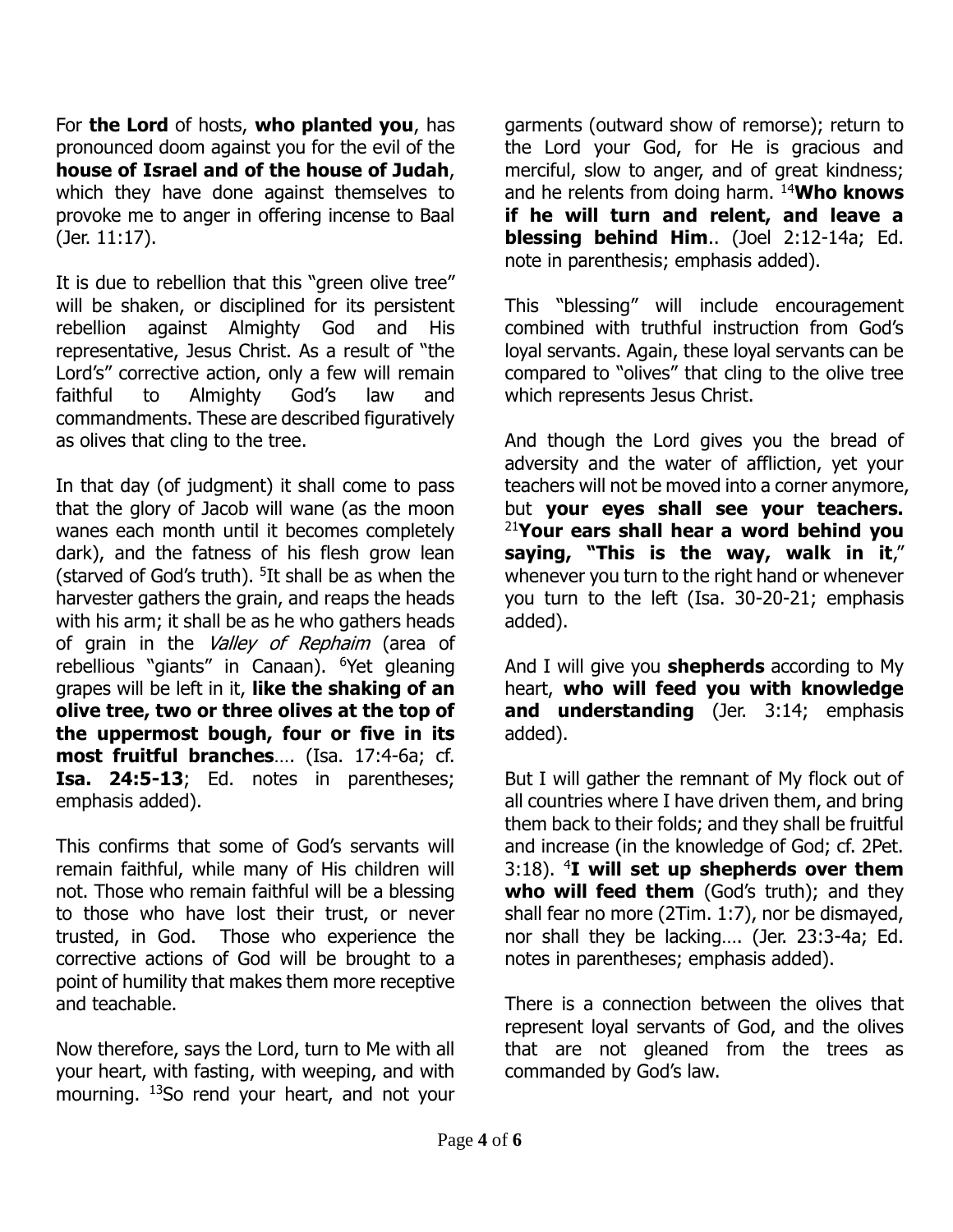When you beat your olive trees, you shall not go over the boughs again; it shall be for the stranger, the fatherless, and the widow (Dt. 24:20).

So God's law in Deuteronomy 24:20 shows that there is a serious need to care for those who are in an unfortunate situation, and there is no worse situation than being "a stranger to God and His truth", being "separated from your heavenly Father", and being "a widow because your husband, Jesus Christ, is separated from you" due to sinful conduct (2Cor. 11:2; Eph. 5:23; Rev. 21:2). Hence, the need to assist "deceived mankind" through the work provided by the "olives" that loyally serve Almighty God and His son Jesus Christ.

In contrast to the olive tree that represents Jesus Christ, and the branches with olives that represent those who faithfully serve God, much of this present evil world (Gal. 1:4) focuses on another tree that requires artificial light because it is no longer illuminated by the law and commandments of God (Prov. 6:23; cf. 2Cor. 11:12-15). This tree is described as the tree of the knowledge of good and evil (Gen. 2:17). One of its physical counterparts is the Christmas tree which is found in many homes each year (Jer. 10:2-5). It is not unusual for these trees to have a star on top, and according to God's word "stars" represent angels (Rev. 1:20). Therefore, the angel or "star" at the top of these trees represents Satan, who is the god of this world and deceives the majority of mankind into believing it is quite acceptable to create a holiday on December 25<sup>th</sup> that actually commemorates the rebirth of the pagan god Mithra (2Cor. 4:4; Rev. 12:9). Just as natural Christmas trees are shredded or burned every year, so Satan and the fallen angels will be extinguished prior to the second resurrection.

If anyone does not abide in me (Christ), he is cast out as a branch and is withered; and they gather them and throw them into the fire, and they are burned (Jn. 15:6; cf. Rev. 18:8; Ed. note in parenthesis).

In the opening paragraph of this study it was mentioned that God assigns various responsibilities to different angels, but the proclivity is to want more and more rather than being contend with what has been granted (Php. 4:11; Heb. 13:5). However, the olive tree mentioned in the next section of scripture is content and grateful to fulfill whatever task his heavenly Father gives him; and this olive tree represents Jesus Christ.

The trees once went forth to anoint a king over them, and they said to the olive tree, "Reign over us!" <sup>9</sup> But the olive tree said to them, "Should I cease giving my oil, with which they honor God and men, and go sway over trees?" (Jgs. 9:8-9).

Jesus Christ's motivation has always been to serve his heavenly Father and fulfill every task that is given to him. He has never been motivated by self-aggrandizement and, as the following scripture confirms, Christ was willing to give up his position in heaven so he could become the ultimate sacrifice for the sins of mankind and fallen angels.

(Christ), though he was in the form of God (while still in heaven), did not count equality with God a thing to be grasped, but emptied himself, taking the form of a servant, being born in the likeness of men. <sup>8</sup>And being found in human form he humbled himself and became obedient unto death… (Php. 2:7-8a; RSV; Ed. notes in parentheses; emphasis added).

Because Christ deeply respects his heavenly Father and walks in all His ways, he will have a very happy marriage in the future with many children who are compared to olive plants.